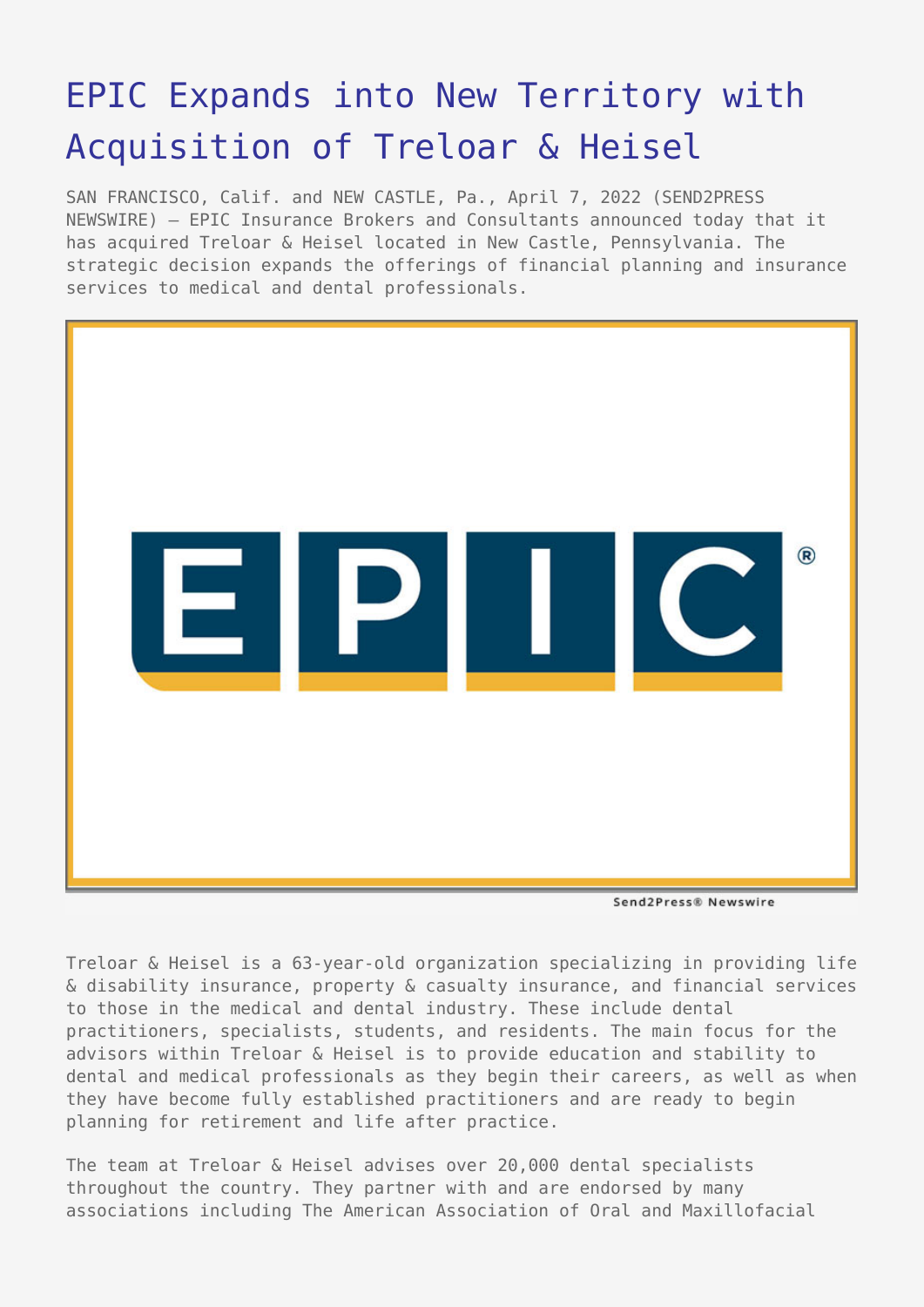Surgeons, America College of Prosthodontists, The American Academy of Pediatric Dentistry, The American Academy of Periodontology, The American Association of Endodontists, The Chicago Dental Society, The American Academy of Physical Medicine and Rehabilitation, and The American Academy of Implant Dentistry. By being an integral part of these associations, Treloar & Heisel advisors can truly partner with the dental and medical professionals for whom they provide support and services.

Scott Fehrs, ChFC®, Chief Executive Officer and Kenneth Thomalla, CPA, CLU®, CFP®, Chief Operating Officer of Treloar & Heisel will remain a part of the leadership team as they join the EPIC organization.

"Our team is very excited about the opportunities ahead with EPIC. The collaboration will bring both businesses added knowledge capital and business clout. By further collaborating with the experts in the specialty practices across EPIC and the Galway platform of companies, we will be able to bring even more services to our clients," said Fehrs.

Scott Davis, President, EPIC National Specialties said, "By partnering with the team of experts within Treloar & Heisel, we will be able to continue to evolve our specialty focus and drive greater results. We are fortunate to have this opportunity and look forward to collaborating as we continue to achieve mutual success for our clients."

## **About EPIC Brokers & Consultants:**

EPIC Insurance Brokers & Consultants has more than 2,600 team members operating from more than 80 offices across the U.S., providing Property and Casualty, Employee Benefits, Specialty Programs, and Private Client solutions to EPIC clients. For more information visit: <https://www.epicbrokers.com/>

### **About Treloar & Heisel:**

Treloar & Heisel was founded in 1959 by Dan Treloar. As a premier provider of financial services to dental and medical professionals from training to retirement, its goal is to educate, prepare and protect clients with a comprehensive suite of wealth management and insurance products, customized to their needs. For more information, visit: <https://www.treloaronline.com/>

### **Media Inquiries:**

For EPIC Insurance Brokers & Consultants

Betsy Van Alstyne

973.820.1469

betsy.vanalstyne@epicbrokers.com

### **MULTIMEDIA:**

LOGO link for media: